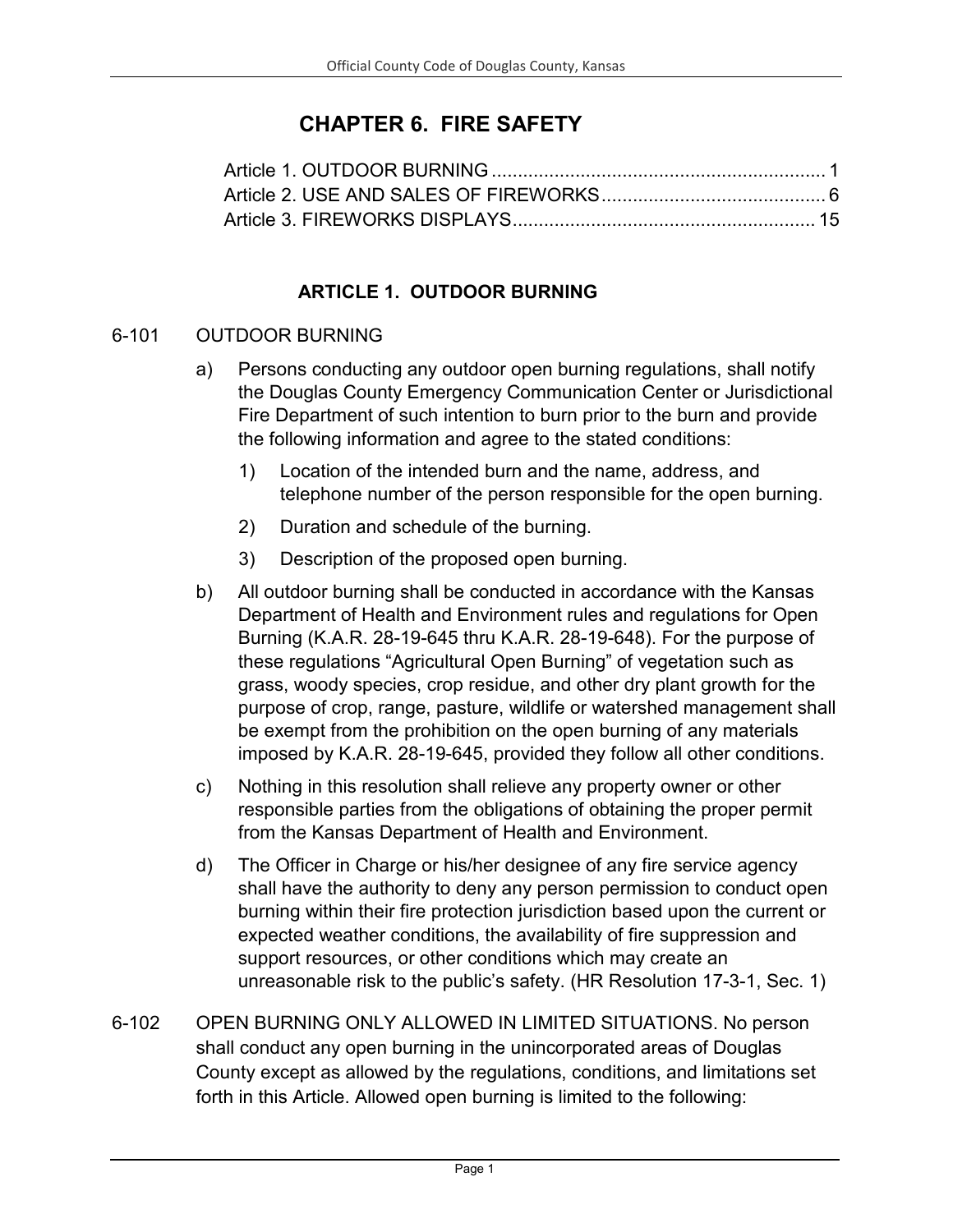- a) Agricultural open burning. The open burning of vegetation such as grass, woody species, crop residue, and other dry plant growth for the purpose of crop, range, pasture, wildlife or watershed management (this includes the burning of routine brush piles accumulated from the property); provided, however, brush, limbs, and other materials brought from offsite shall not be burned.
- b) Residential open burning. Open burning at a residential premise containing five or less dwelling units and incidental to the normal habitation of the units.
- c) Ceremonial and cooking open burning. Open burning for cooking or ceremonial purposes on public or private land regularly used for recreational purposes. A ceremonial and cooking open burning fire shall not exceed five feet in diameter at its base. Ceremonial and cooking open burning fires that exceed this limitation require a permit granted pursuant to Section 6-107.
- d) Construction open burning. Open burning of clean wood from construction projects carried on at the construction site; provided, however, materials other than wood or materials brought from offsite shall not be burned.
- e) Specifically approved open burning. Open burning in accordance with a permit granted pursuant to Section 6-107. (HR Res. 17-3-1, Sec. 1)
- 6-103 OPEN BURNING REGULATIONS**.** Persons conducting open burning, as allowed in Section 6-101, shall comply with the following regulations:
	- a) A person shall not conduct an open burn that creates a traffic safety hazard. If conditions exist that may result in smoke blowing toward a public roadway, the person conducting the burn shall give adequate notification to the Highway Patrol, Sheriff's Office, or other appropriate state or local traffic control authorities before burning.
	- b) A person shall not conduct an open burn that creates an airport safety hazard. If smoke may affect visibility at an airport, the person conducting the burn shall give adequate notification to the appropriate airport authorities before burning.3
	- c) The person conducting the burn shall ensure that the burning is supervised until the fire is extinguished.
	- d) The person conducting the burn shall notify Douglas County Communications Center or the local fire control authority with jurisdiction over the area before the burning begins. (HR Res. 17-3- 1, Sec. 1)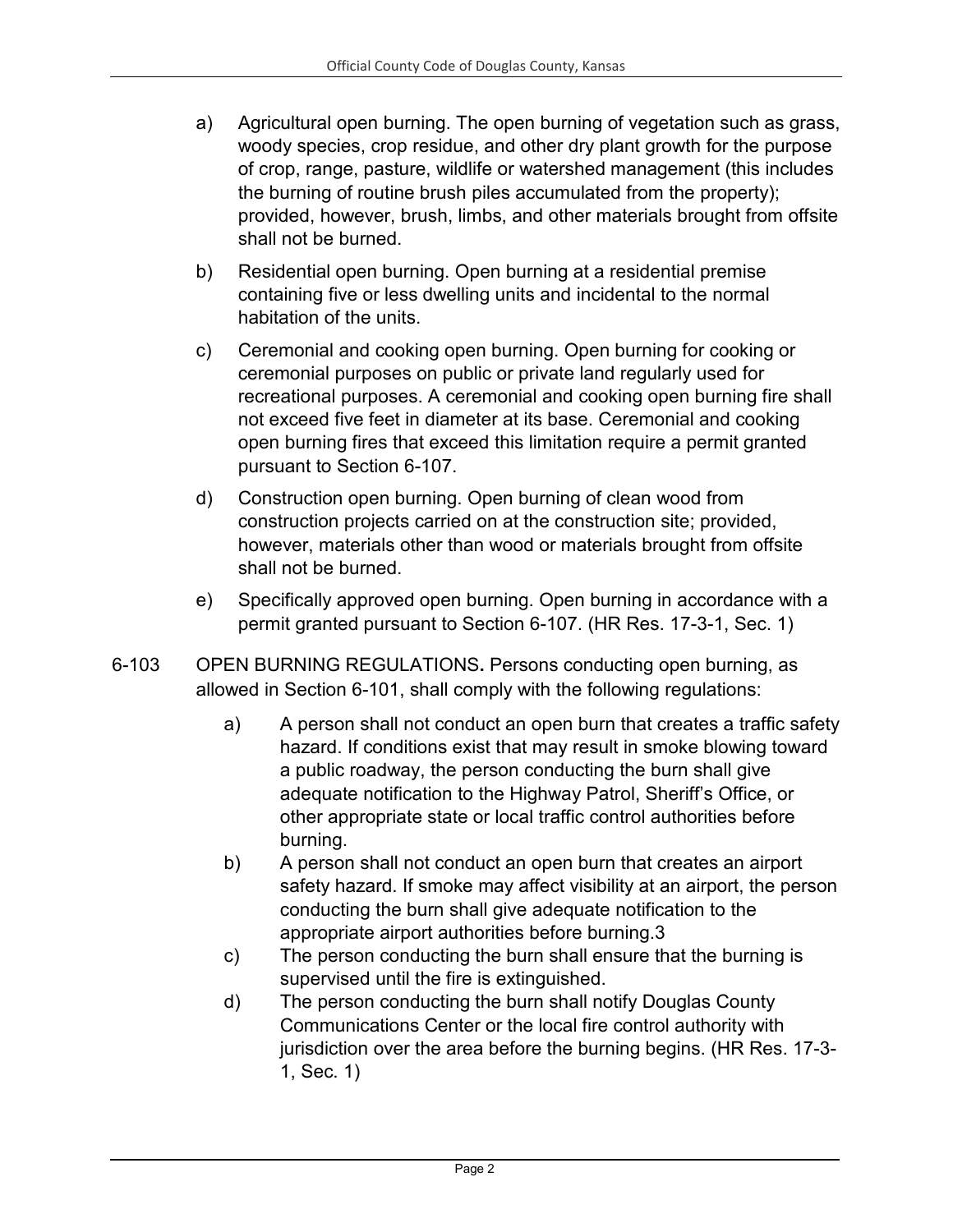#### 6-104 OPEN BURNING PROHIBITED.

- a) Notwithstanding any other provision in this Article, open burning is only allowed during a Low, Moderate, or High Rangeland Fire Index.
- b) Open burning is prohibited during Very High, Extreme or Red Flag categories of the Rangeland Fire Index.
- c) Open burning may be prohibited when a local determination is made by the County Administrator or his/her designee that a threat to the area exists or due to any other variables that could affect fire burning. These variables include, but are not limited to:
	- 1) Local jurisdictional authority
	- 2) Rangeland Fire Index is High, but the forecast is for sustained winds of greater than 15mph.
	- 3) Rangeland Fire Index is Low or Moderate, but the forecast is for sustained winds greater than 20mph.
	- 4) Resource limitations
	- 5) Local conditions of dryness
- d) Open burning is prohibited on those days when a local or state governmental entity has imposed a county-wide or state-wide burning ban that includes the proposed burn location as set forth in 6-104 or other applicable law. (HR Res. 17-3-1, sec. 1)

#### 6-105 DECLARATION OF EMERGENCY.

- a) As provided in K.S.A. 48-932, the Chair of the Board may declare that, due to low moisture conditions, or other relevant conditions, an emergency exists and that the outdoor burning ban provided for in Section 6-103 shall take effect and be in force for periods not in excess of seven days at a time. Such restrictions shall take effect and be in force 24 hours after the filing thereof with the Douglas County Clerk.
- b) As an alternative to the procedure contained in paragraph (a) of this Section, a majority of the Board may declare by ordinary motion that, due to low moisture conditions, or other relevant conditions, an emergency exists and that the outdoor burning ban provided for in Section 6-103 shall be in force for such time period as determined appropriate by the Board. Such restrictions shall take effect and be in force 24 hours after the filing thereof with the Douglas County Clerk. (HR Res. 17-3-1, Sec. 1)
- 6-106 OUTDOOR BURNING PROHIBITIONS DURING BURN BANS. Except as provided in Section 6-106, during periods of an outdoor burning ban in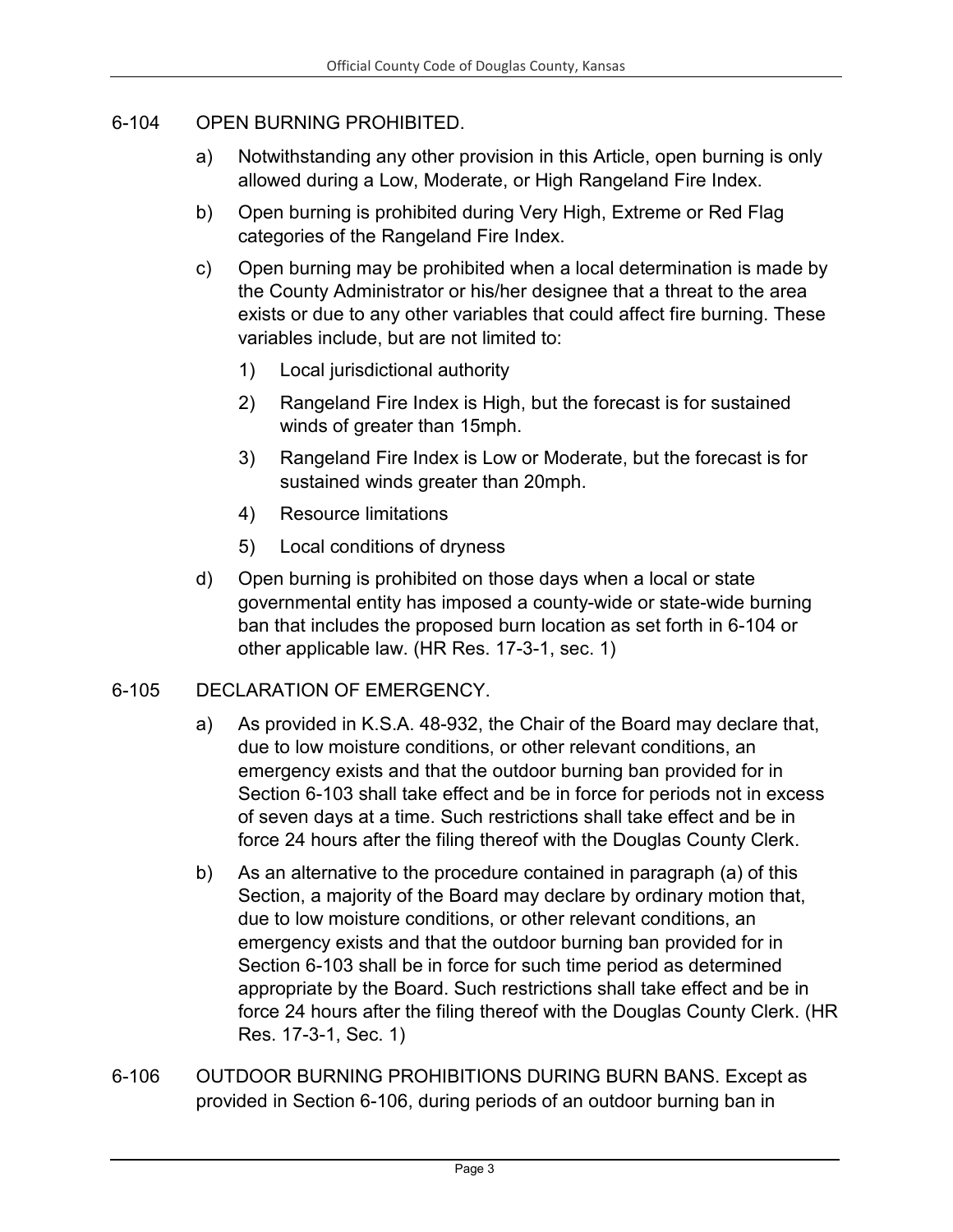accordance with Section 6-103 and an emergency declared in accordance with Section 6-104, the outdoor burning ban includes, but is not limited to the following:

- a) The careless use and disposal of smoking materials, including, but not limited to, cigarettes, cigars and pipes. All smoldering remains shall be discarded in inflammable containers and in a manner to reduce the potential for fires.
- b) Building, maintaining, attending or using any open fire or campfire, except in permanent stoves or fireplaces or in barbecue grills in developed recreational sites or on residential home sites.
- c) Burning of all fence rows, fields, wild lands, ravines, trash, debris or other areas or materials. Such burning may be exempted from these restrictions when it is necessary for crop survival and has been specifically approved in writing by both the Douglas County Sheriff's Office and the fire chief of the jurisdiction in which the burning is to take place. Crop survival means the burning of stubble in preparation for the planting of a crop. (HR Res. 17-3-1, Sec. 1)

## 6-107 BURN PERMITS.

- a) A permit allowing an owner or operator to burn despite a burning ban under Section 6-104 or a burning ban under Section 6-105 may be granted by the Board of County Commissioners upon the filing of an application therefore by the owner or operator of any business or governmental authority in Douglas County, if the Board of County Commissioners finds the following conditions are satisfied:
	- 1) The burning of trash, debris, or waste that is a byproduct of the operation of the business or governmental operations is a business or governmental necessity.
	- 2) Such burning will be carried out at a location, at such a time, and in a manner that does not pose an unreasonable risk to neighboring property and the public health, safety and welfare.
	- 3) The business or governmental authority presents evidence of insurance determined by the Board to be adequate to insure against loss of life, other personal injury, or damage to any property occurring on or off the business premises that results either directly or indirectly from such burning operation.
	- 4) The business or governmental authority is in compliance with all other laws, rules or regulations of Douglas County at the time the permit is granted.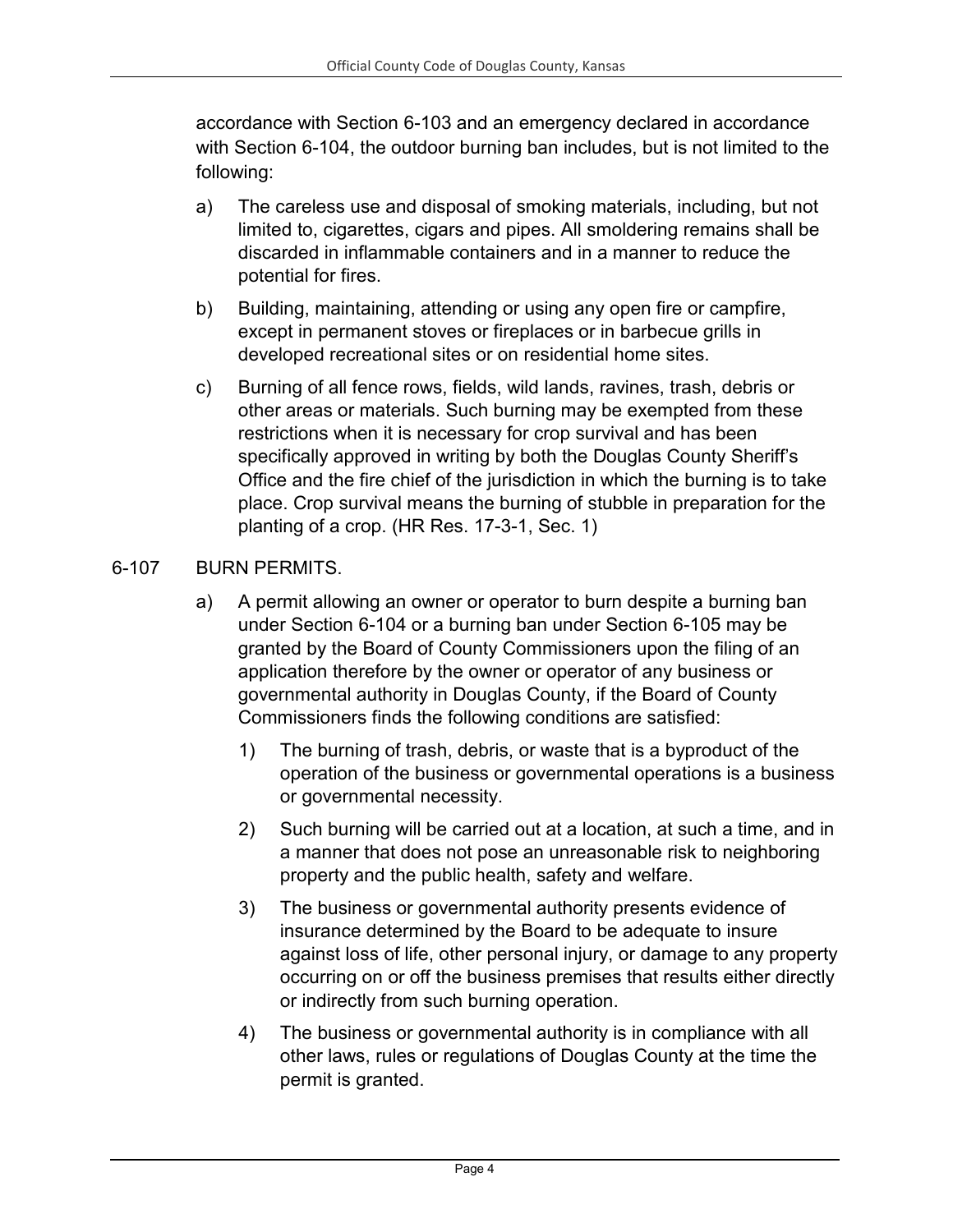- 5) The proposed burn complies with all other applicable laws, rules or regulations, including but not limited to permit and other requirements of Kansas agencies.
- b) Any permit granted by the Board of County Commissioners in accordance with this Section shall be subject to revocation at any time by a majority vote of the Board of County Commissioners if the Board of County Commissioners determines that the owner or operator is not conducting the burn in accordance with the conditions of the permit or if one or more of the findings made in accordance with Subsection (a) of this Section are no longer applicable.
- c) The Board of County Commissioners may impose such conditions upon the approval of a permit as it deems appropriate under the circumstances.
- d) Any burn pursuant to a permit must be conducted in compliance with all conditions that the Board of County Commissioners may place upon the burn.
- e) The person conducting the burn pursuant to a permit must to be in possession of the permit issued under the authority of the Board of County Commissioners pursuant to this Section, and shall present the permit to any law enforcement officer, representative of the jurisdictional fire department, or any Douglas County employee upon request.
- 6-108 PRESUMPTION. In levying a criminal penalty or civil fine for any violation or failure to comply with any provision of this Article, it shall be considered *prima facie* evidence that the person owning, occupying, or controlling any property upon which open burning is conducted voluntarily caused or permitted such burning to occur. (HR Res. 17-3-1, Sec. 1)
- 6-109 INTERPRETATION AND SEVERABILITY. This Article is supplementary to other provisions or remedies authorized or prescribed by any other applicable law or rule or regulation enacted thereunder. The invalidity of any particular provisions of this Article shall not affect the validity of any other provision. This Article shall be liberally construed to the fullest extent permitted by law to effectuate the broad remedial purposes for which it is intended. (HR Res. 17- 3-1, Sec. 1)
- 6-110 ENFORCEMENT AND PENALTIES.
	- a) Illegal Open Burning. Except as specifically permitted and in compliance with the terms and conditions in this Article, it shall be unlawful for any person to cause or permit any open burning of any wastes, structures,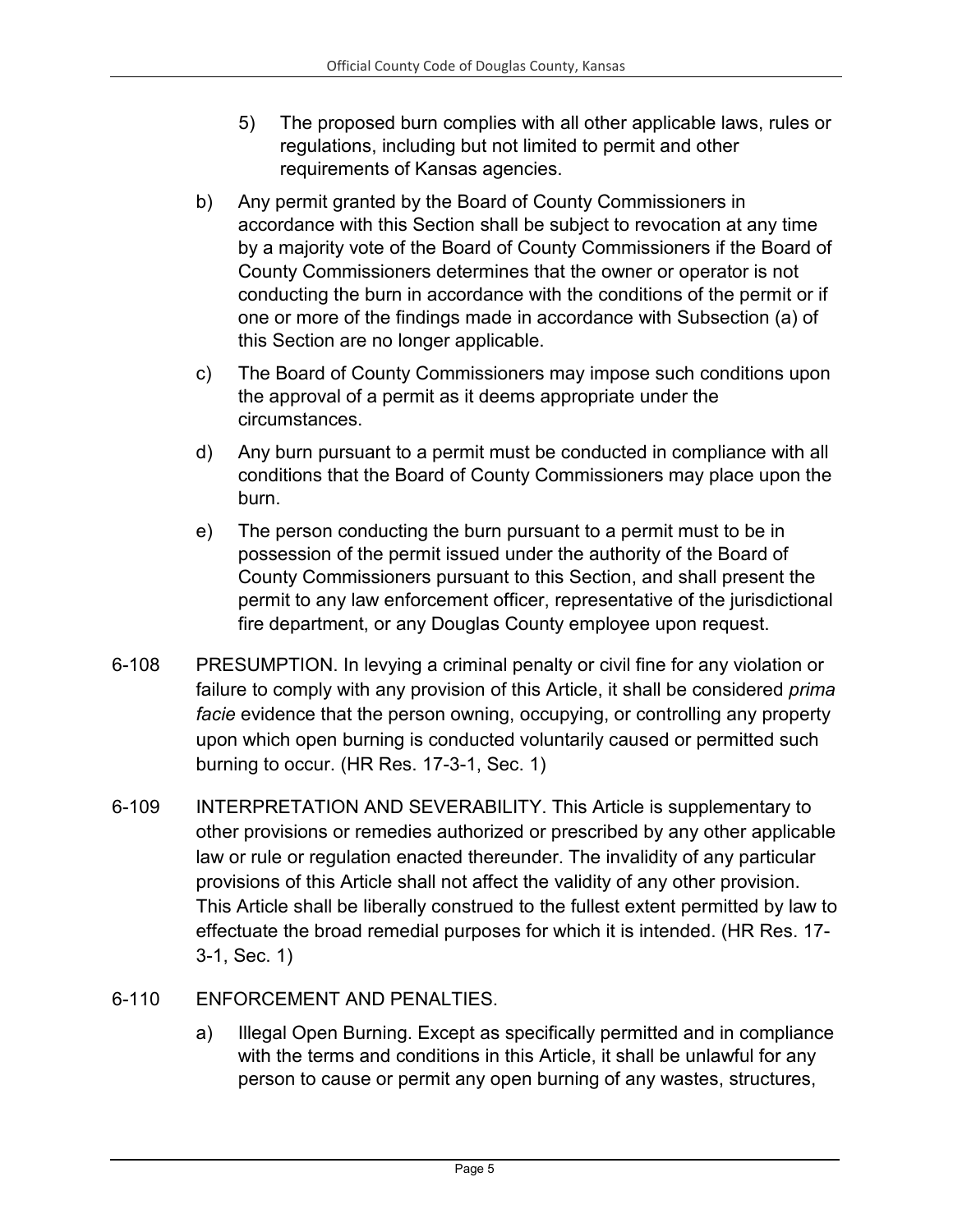vegetation, or any other materials in the unincorporated areas of Douglas County.

- b) General Violation. Any person who violates or fails to comply with any provisions of this Article or engages in conduct in violation of this Article shall be guilty of a Class C misdemeanor.
- c) Violation of a Burn Ban. A person conducting or responsible for a knowing and willful open burn in violation of a county or state-wide burn ban shall be guilty of a Class A misdemeanor in accordance with K.S.A. 48-939.
- d) Initiation of Criminal Proceedings. In addition to any other method of initiating a criminal proceeding under applicable law, any law enforcement officer or fire official of a governmental entity may initiate a criminal proceeding under this Article by making an offense report and forwarding a copy to the district attorney for prosecution or by serving a citation and notice to appear in court upon the alleged violator.(HR Res. 17-3-1, Sec. 1)

### **ARTICLE 2. USE AND SALES OF FIREWORKS**

- <span id="page-5-0"></span>6-201 DEFINITIONS. As used in this Article, unless the context clearly indicates otherwise, the following words and terms have the following meanings:
	- a) Fireworks mean any combustible or deflagrating composition, article, or device suitable for the use of the public for the purpose of producing a visible or audible effect by combustion, deflagration, or detonation and previously approved for transportation by the chemical laboratory of the United States Department of Transportation.
	- b) Fireworks Stand means any permanent or temporary building, trailer, tent, display, awning, canopy, temporary membrane structure, or location from which a Person sells or otherwise distributes Fireworks in the unincorporated areas of Douglas County, Kansas.7
	- c) Operator means any Person who sells or otherwise distributes Fireworks or owns, manages or operates a Fireworks Stand.

Person means an individual, organizational entity of any type, partnership, church, corporation, limited liability company, trust, association of any type, or any agent, officer, employer, committee, or group of any of the foregoing.

d) Sky Lantern an unmanned self-contained luminary device that uses heated air produced by an open flame or produced by another source to become or remain air-borne. (HR Res. 21-9-2, Sec. 1)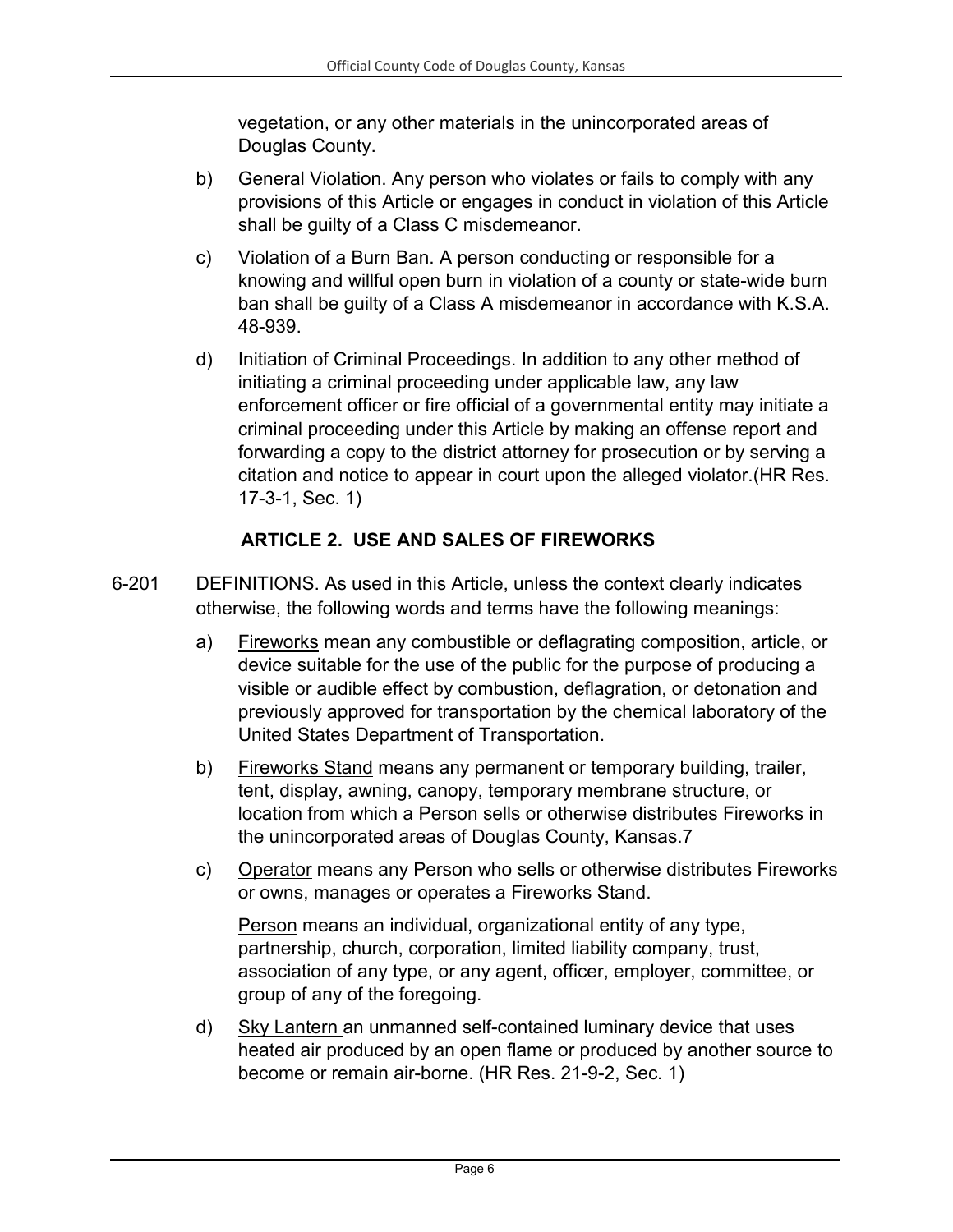- 6-202 USE OF FIREWORKS PROHIBITED. It shall be unlawful to ignite, explode, discharge, or use any Fireworks in the unincorporated area of the County, except as follows:
	- a) Date and Time Limitations. The use of Fireworks shall be allowed only during the following dates and times:

| July 1 | 7:00 A.M. to 10:00 P.M. |
|--------|-------------------------|
| July 2 | 7:00 A.M. to 10:00 P.M. |
| July 3 | 7:00 A.M. to Midnight.  |
| July 4 | 7:00 A.M. to Midnight.  |

- b) Special Permit. The use of Fireworks may be allowed at dates and times other than those contained in Section 6-202(a) pursuant and strictly in compliance with a permit issued pursuant to Section 6-304 of the Douglas County Code.
- c) Prohibited Locations. Notwithstanding the provisions of Section 6-202(a), it shall be unlawful to ignite, explode, discharge, or use any Fireworks:
	- 1) within 1,000 feet of any hospital, sanitarium or infirmary; or
	- 2) within 100 feet of any Fireworks Stand; or
	- 3) into, under, from, or on a car or vehicle, whether moving or standing still; or
	- 4) on any public roadway or the right-of-way adjoining a public roadway; or
	- 5) on any public or private property without the express permission and, with respect to private property, direct supervision of the owner, occupier, or other Person having control of such property; or
	- 6) on any County owned properties, with the exception of designated portions of Lone Star Lake Park and Wells Overlook Park, unless sponsored by the governing body.
- d) Prohibited Fireworks. Notwithstanding the provisions of Section 6202(a), it shall be unlawful to ignite, explode, discharge, or use Fireworks prohibited under the laws of the State of Kansas, with the exception it shall be unlawful to ignite, explode, discharge, or use Fireworks commonly referred to as "bottle rockets" or "sky lanterns" even if otherwise permitted under the laws of the State of Kansas. (HR Res. 21- 9-2, Sec. 1)
- 6-203 SALE OF FIREWORKS. It shall be unlawful to sell or otherwise distribute Fireworks at a Fireworks Stand, except as follows: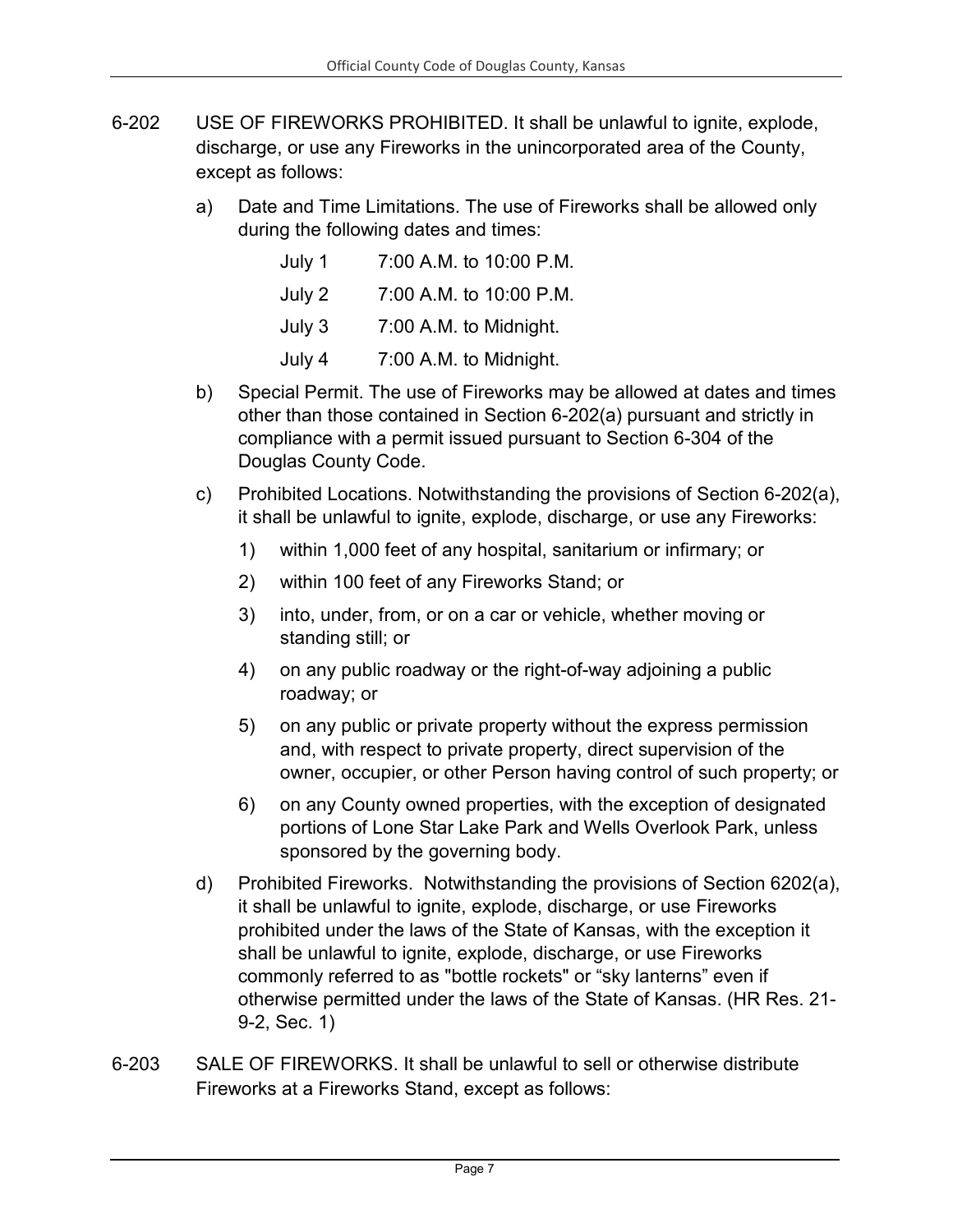- a) Date Limitations. The sale or distribution of Fireworks shall be allowed only on the following dates within the unincorporated areas of Douglas County, Kansas: July 1, July 2, July 3, and July 4.
- b) Prohibited Fireworks. Sale or other distribution of Fireworks shall be limited to 1.4G or Class "C" Fireworks authorized under the laws of the State of Kansas, with the exception that the sale or other distribution of Fireworks commonly referred to as "bottle rockets" or "sky lanterns" is prohibited.
- c) Permit Required. The sale or other distribution of Fireworks at a Fireworks Stand shall not be done without obtaining and holding a valid Fireworks Stand permit, issued by Douglas County Department of Zoning & Codes in accordance with this Article.
- d) Supervision. A person 18 years of age or older shall be present to supervise the operation of the stand at all times.
- e) Appropriate Zoning. Fireworks Stands may only be located on, and permits may only be issued for, property as allowed by the Douglas County Zoning Regulations as they exist on the date the permit is granted. Fireworks Stands are allowed only in AG-1, AG-2, GB, LI, GI, and BSC Districts. (HR Res. 21-9-2, Sec. 1)
- 6-204 PERMIT APPLICATION FOR FIREWORKS STAND. Applications for a Fireworks Stand permit shall be on forms and according to procedures prepared by the Douglas County Department of Zoning & Codes and shall be accompanied by an application fee as determined by the Zoning and Codes fee schedule. A pre-application is required for Zoning and Codes to issue a situs address on vacant parcels and to review these regulations with the applicant. Applications will not be made available or accepted before April 1st of each year and must be received by the Douglas County Department of Zoning & Codes on or before the close of business on June 7th of that same year. If June 7th is a day on which the office of the Department of Zoning & Codes is closed, the application must be received on or before the close of business on the next succeeding business day after June  $7<sup>th</sup>$ . Submitted applications shall, at a minimum, contain the following information:
	- a) The name, address, legal description, and phone number of the owner of the real estate upon which the Fireworks Stand is to be operated;
	- b) The name, address, and phone number of the Operator of the Fireworks Stand;
	- c) A copy of the Distributors State of Kansas Fireworks Distribution Permit: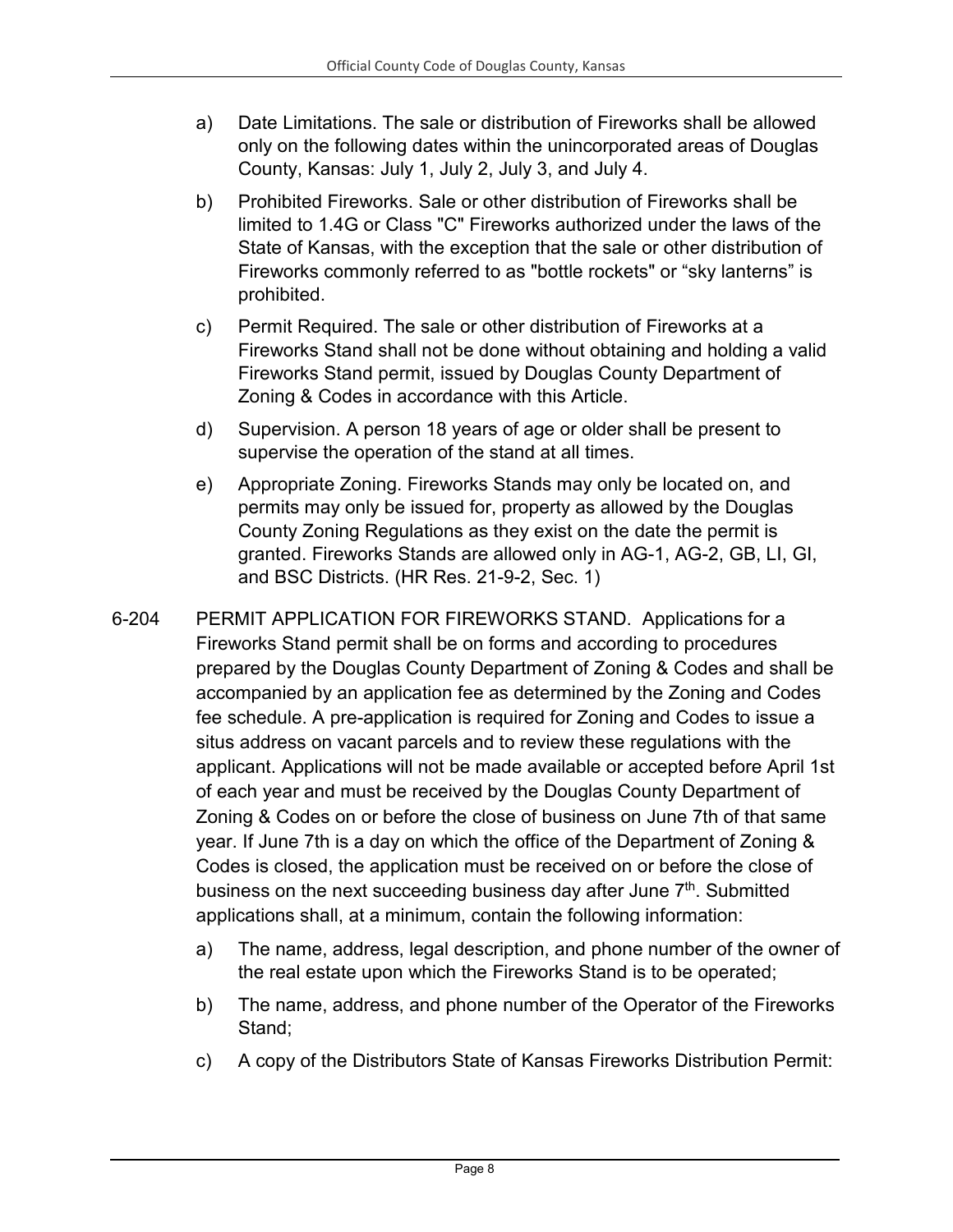- 1) Each operator of a temporary retail stand shall maintain a list of what consumer firework items are on the premises, indicating the Kansas licensed distributor from whom those items were purchased. This list shall be provided to law enforcement, the fire department, or the local authority, upon request.
- d) Proof of liability insurance (a minimum of \$1,000,000 required);
- e) A detailed site plan of the property on which the Fireworks Stand is to be located, showing the location of the Fireworks Stand; the location of all buildings, highways and any lines of communication; and the location of the off-street parking area designated for the Fireworks Stand;
- f) If a sign will be used to advertise the Fireworks Stand, the detailed site plan must show the location and size of the sign; and
- g) The application shall contain a copy of the Operator's current Kansas Retailers' Sales Tax Registration Certificate.

No permit shall be issued if the Fireworks Stand does not or will not comply with the provisions of this Article. In addition, the Department of Zoning & Codes is authorized to deny a permit to an Operator who has previously failed to comply with Douglas County regulations governing the sale of Fireworks and the operation of a Fireworks Stand. (HR Res. 21-9-2, Sec. 1)

- 6-205 FIREWORKS STAND REQUIREMENTS. All Fireworks Stands shall be subject to and operate in compliance with the following minimum requirements:
	- a) Compliance with the Law. The tract of real estate on which the Fireworks Stand is located, and any and all buildings thereon (whether or not the buildings are actually used in connection with the Fireworks Stand), shall not be found to be in active violation of any of the County's zoning, siteplanning, building, plumbing, mechanical or electrical codes on or before the application for the permit is submitted. No permit shall be issued for a Fireworks Stand to be located on any real estate if any such violations have been determined on or before the application for the permit is submitted. In addition, any temporary or permanent structure used in connection with the Fireworks Stand shall comply with all applicable building codes relevant to the sale and storage of Fireworks, whether or not found to be in violation on or before the application for the permit is submitted. In addition, each Operator shall comply with all applicable local, state and federal laws and regulations, regardless of whether those legal requirements are specifically referenced herein. Without limiting the foregoing, all electrical systems and equipment, including temporary electrical connections, used in conjunction with the Fireworks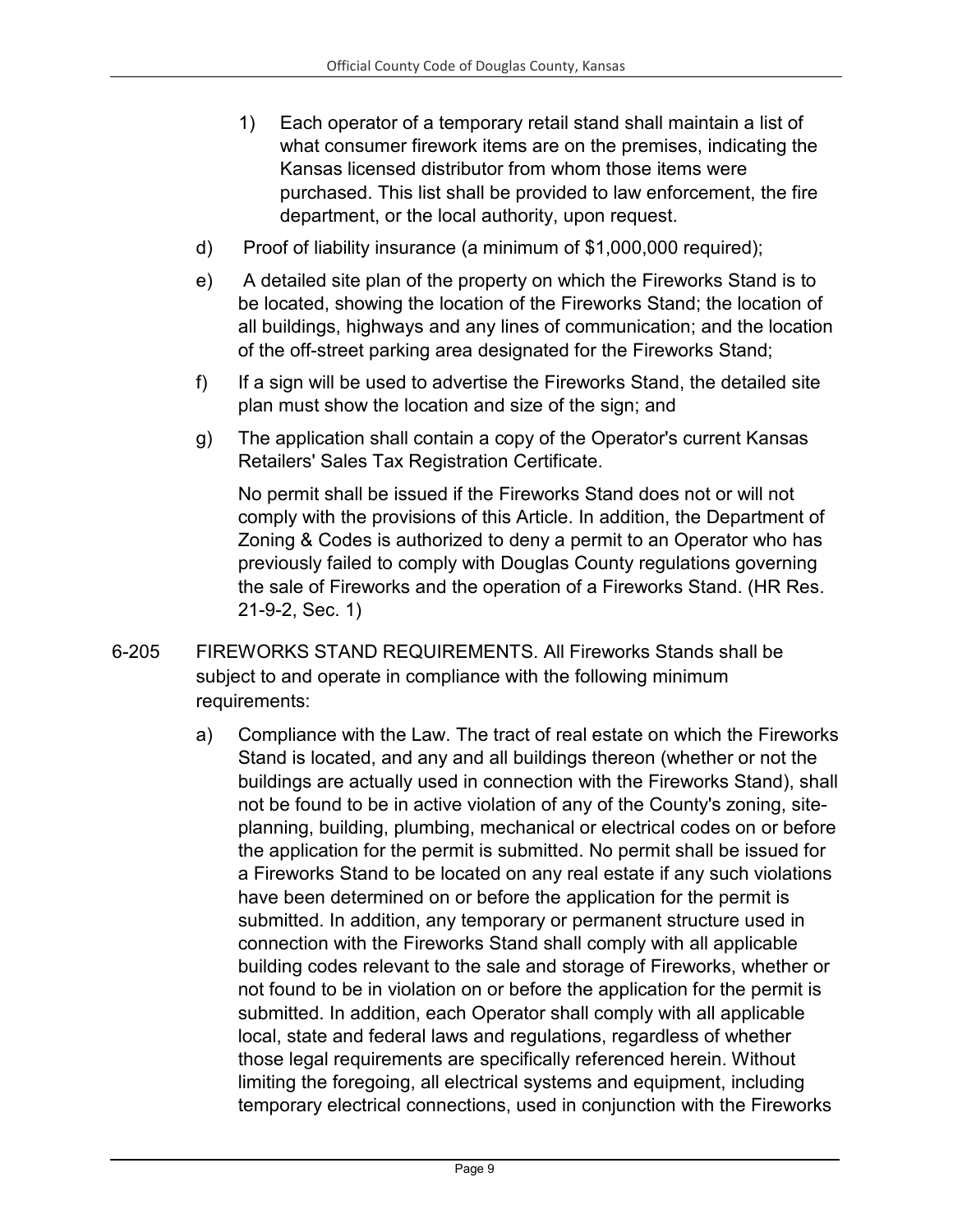Stand shall be installed and used in compliance with the National Electric Code or other applicable electric code, as then adopted and in force in the unincorporated areas of Douglas County, Kansas.

- b) Distance from Road. All Fireworks Stands shall be located at least 25 feet from any road rights-of-way or highway rights-of-way. Fireworks Stands must be oriented in a way that does not conflict with road line of sight.
- c) Distance from Flammable Materials. No Fireworks shall be stored or sold within 100 feet of any source of flame, sparks, or more than one gallon of any explosive, flammable, combustible, or volatile material; provided, however, that the foregoing shall not apply to operable motor vehicles located more than 25 feet away from stored Fireworks or the Fireworks Stand. Generators shall be no closer than 50 feet of any Fireworks or Fireworks Stand.
- d) Fireworks, Open Flames and Hot Objects. Fireworks, open flames and devices capable of igniting combustible materials shall not be used, discharged or exploded within 100 feet of any Fireworks Stand.
- e) No Smoking/Alcoholic Beverages. Smoking and alcoholic beverages shall not be permitted within 100 feet of any Fireworks Stand or any adjacent areas where Fireworks are stored, sold or displayed. "FIREWORKS FOR SALE—NO SMOKING" signs shall be conspicuously posted inside and outside of the storage and/or sales location. The Operator shall enforce this provision with respect to all Persons at the Fireworks Stand. Both the Operator and the Person violating this provision may be subject to prosecution pursuant to Section 6-207.
	- 1) If smoking areas are established outside the required 100 feet, smoking receptacles must be provided.
- f) Use of Awnings, Canopies, Temporary Membrane Structures and Tents. The use of awnings, canopies, temporary membrane structures or tents shall, in addition to all other requirements, comply with the following requirements:
	- 1) Location. No temporary membrane structure, canopy or tent shall be located within twenty 20 feet of property lines, buildings, other temporary membrane structures, tents, awnings, and/or canopies.
	- 2) Permanent Structures. Shall meet all applicable federal, state, and local codes. Compliance with life-safety, fire prevention, structural integrity, and occupancy is required.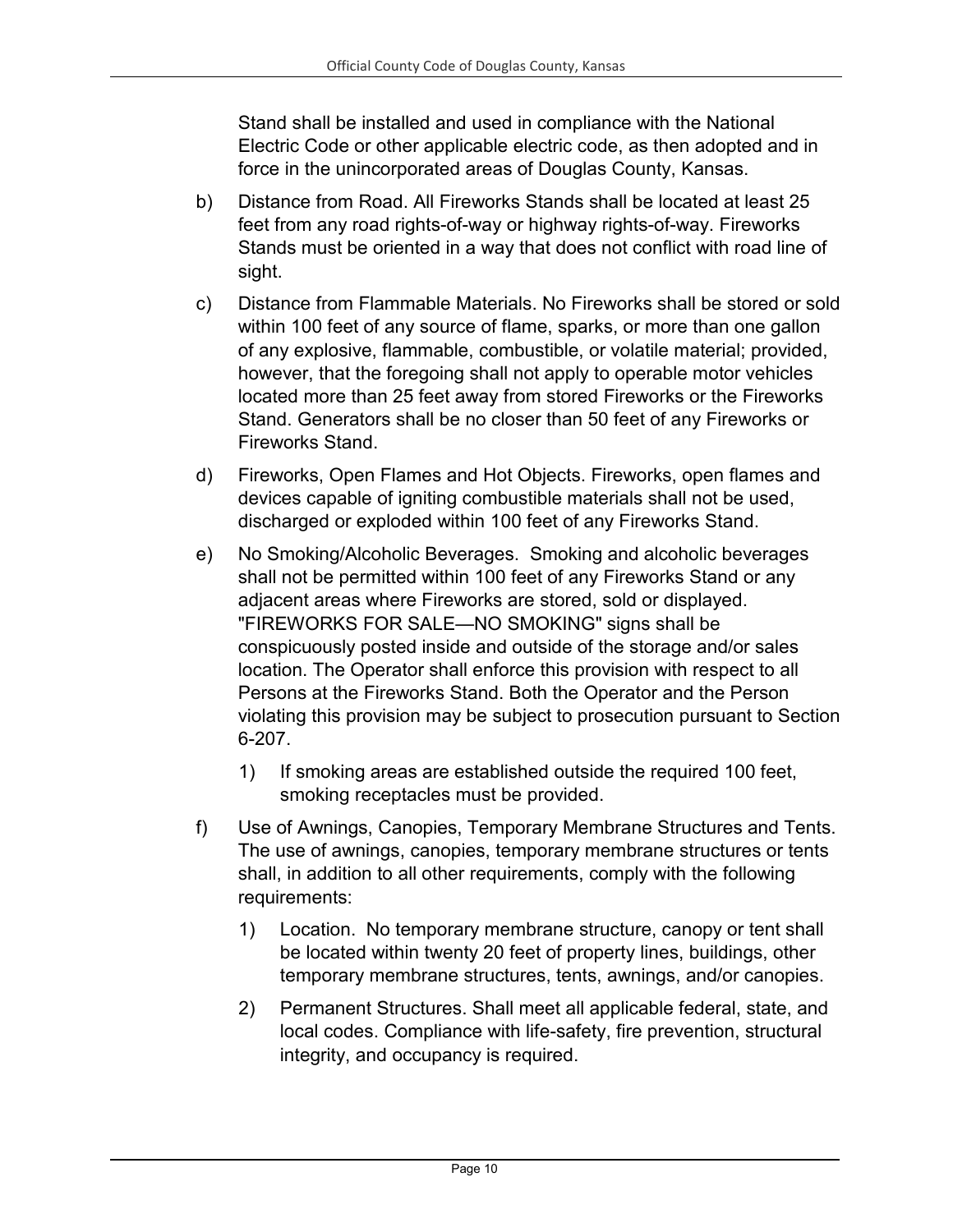- 3) Flame-retardant Treatments. The sidewalls, drops, and tops of awnings, canopies, temporary membrane structures and tents shall be composed of flame-resistant material or shall be treated with a flame-retardant material. All tents, membranes, structures, sidewalls, curtains, etc. must be flame retardant to NFPA 701 (this includes a permanently affixed label that identifies size and material type).
- g) Means of Egress.
	- 1) Location of Exits. Exits shall be spaced at approximately equal intervals around the perimeter of the Fireworks Stand and shall be located such that all points are no more than 75 feet from any exit.
	- 2) Number of Exits. Every Fireworks Stand shall have at least 2 exits.
	- 3) Maintenance of Exits. The required width of exits, aisles and passageways to a public way shall not be less than 48 inches in width. Guide wires and other support members shall not cross a means of egress.
	- 4) Exit Signs. Exit signs shall be installed at required exit doorways and where otherwise necessary to clearly indicate the direction of egress. Exit signs may be no smaller than 8.5" x 11".
- h) Fire Extinguisher/Telephone. Each Fireworks Stand shall have at least 2 approved and operable fire extinguishers (2A1 OBC minimum) and telephone on site for emergencies at all times. The names and telephone numbers of the principal owner and manager of the Firework Stand shall be legibly written or printed and posted in a visible, unobstructed place viewable from the front door of the establishment. This information shall be kept current so the constituents or general public know whom to contact in case of an emergency. Extinguishers shall be placed in a clearly designated location within the tent site and accompanied by an 8.5" x 11" yellow placard.
- i) On-Site Security. Any overnight temporary lodging must be identified on the site-plan and requires waste approval from the Lawrence-Douglas County Health Department.
- j) Posting of Rules. Each Fireworks Stand shall display a 3 foot by 3 foot sign visible to the public advising of the following rules:
	- 1) Fireworks shall only be discharged on private property in the unincorporated areas of Douglas County, Kansas if an adult owner, occupier, or person having control of the property consents to and provides direct supervision of the discharge of fireworks.
	- 2) Fireworks shall not be discharged on any public street or roadway.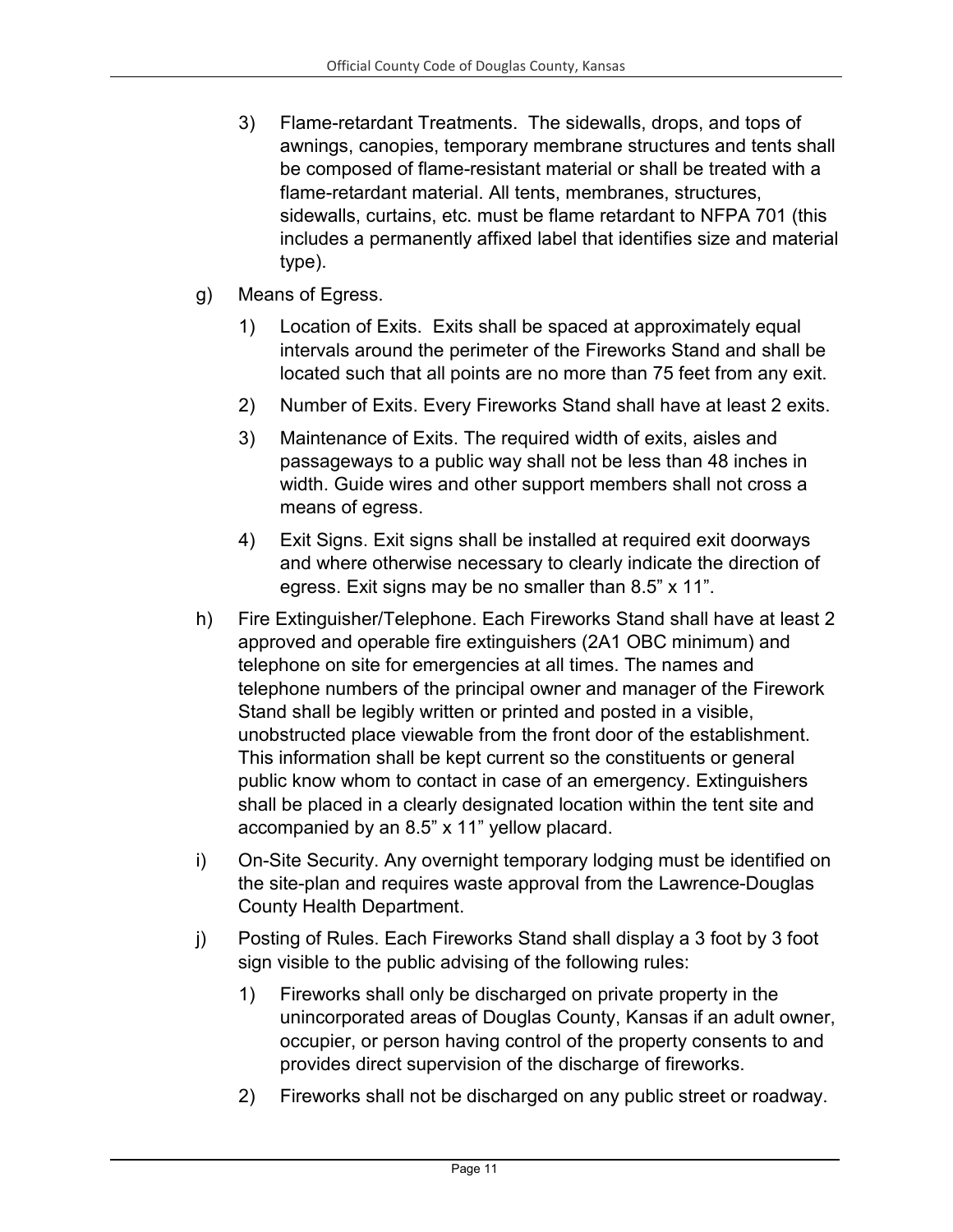3) Fireworks may be discharged in the unincorporated areas of Douglas County, Kansas only during the following dates and times:

| July 1 | 7:00 A.M. to 10:00 P.M. |
|--------|-------------------------|
| July 2 | 7:00 A.M. to 10:00 P.M. |
| July 3 | 7:00 A.M. to Midnight.  |
| July 4 | 7:00 A.M. to Midnight   |

- 4) No smoking or alcoholic beverages are allowed at the Fireworks Stand.
- 5) Violations are punishable by fines and/or confiscation of Fireworks.
- k) Parking. Off street parking must be provided for all employees and customers, which shall be a minimum of 25 feet away from the Fireworks Stand and any Fireworks storage areas. Temporary parking does not need to be on an approved surface, but must be outside of the public right-of-way. Parking areas on grass must be mowed and maintained for the duration of the permit.
- l) Site Preparation. Weeds and grass must be mowed within 100 feet of the Fireworks Stand. Brush, hay, logs, and other flammable materials must be at least 100 feet from the Fireworks Stand. Grass and weeds must be mowed within a 30-foot diameter of any pedestrian path. The site must be mowed and maintained for the duration of the permit.
- m) Temporary Stand Removal. The temporary stand and signs shall be removed on or before July 8<sup>th</sup>. An extension by the Zoning and Codes office may be permitted with a written request by the applicant. The extension request may be denied if the request is not made in good faith or lacks merit.
- n) Damage Deposit/Bond. Any Fireworks Stand which gains its principle means of ingress/egress by crossing either a public hike or bike path shall post a \$1,000 refundable bond or pay a \$1,000 deposit to ensure that the path is not damaged by the operation. The bond shall be made payable to Douglas County.
- o) Advertising Sign. Only two advertising signs can be erected to advertise each Fireworks Stand, which may be illuminated but shall not be flashing or animated. Neither sign may be larger than 32 sq. ft. Signs must be located in the front of the Fireworks Stand but not on the road or highway rights-of-way, and shall not represent a safety hazard. Sign size and locations, with dimensions, must be shown on the site plan. No offsite signs are permitted.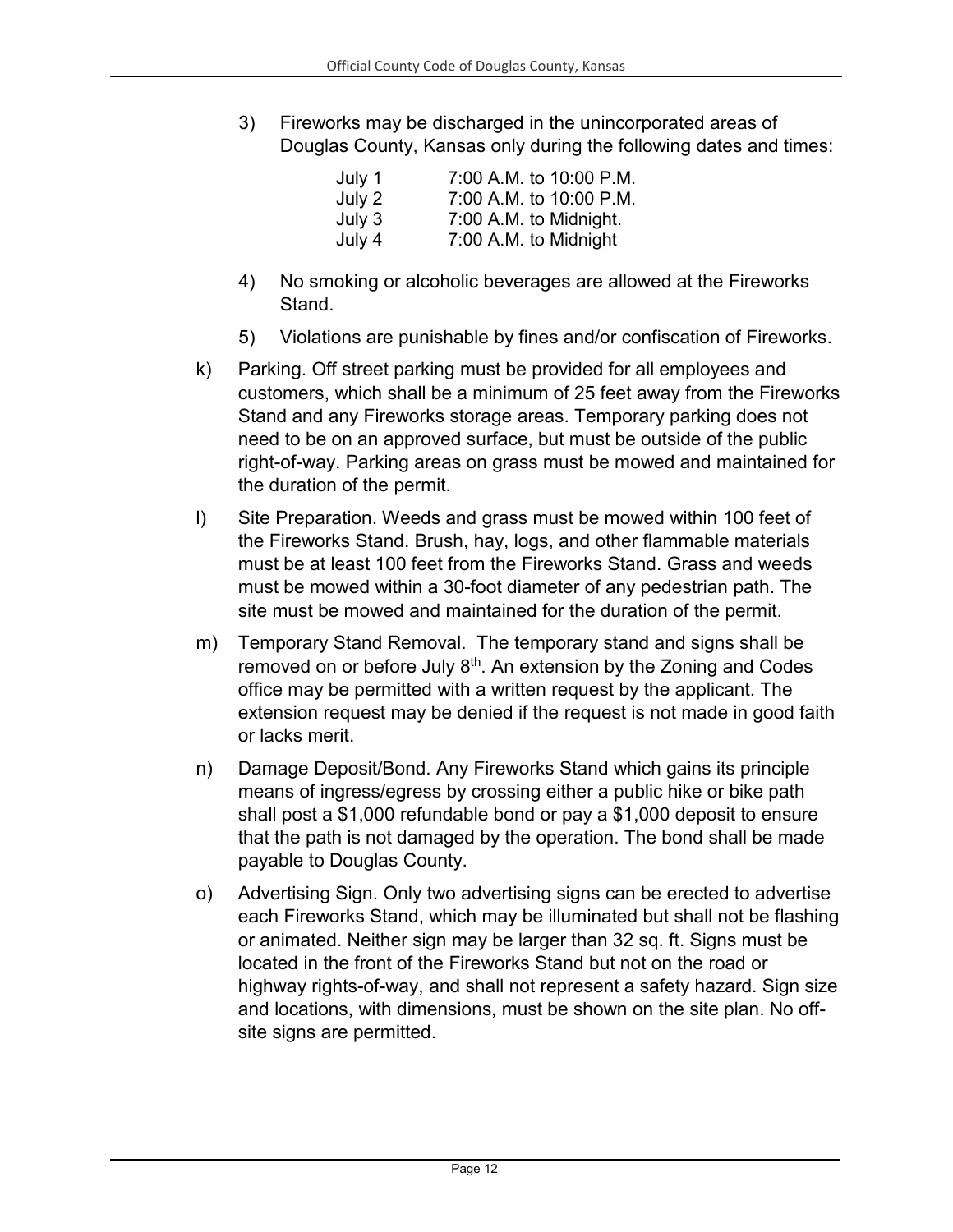- p) Sales Tax Registration Certificate. The Operator shall conspicuously display its current Kansas Retailers' Sales Tax Registration Certificate at the Fireworks Stand.
- q) Only Fireworks May be Sold. Unless applicable zoning regulations and approved site-plans allow the sale of other items at retail, only Fireworks-related items may be sold at Fireworks Stands and sale of other items is strictly prohibited.
- r) Fireworks Stand Permit. The Operator shall conspicuously display its Fireworks Stand permit at the Fireworks Stand.
- s) Original Packaging. All Fireworks shall remain in original packaging, unless otherwise permitted pursuant to regulations of the Kansas Fire **Marshall**
- t) Public Notice. The Operator shall send public notice to all property owners in a 1,000-foot radius of the property used for fireworks distribution prior to submitting their application to Zoning and Codes.
	- 1) If the foregoing area includes area within the corporate limits of a city, the list shall include owners of property extending 400 feet into the corporate limits of the city.
	- 2) The list shall be a certified list obtained from the Douglas County Clerk's Office (785-832-5160) and must have been obtained within 30 days of the date the registration is submitted.
	- 3) The applicant shall mail a letter which contains, at a minimum, the information below to the property owners on the list to advise them of the proposed Firework Stand and provide them the opportunity to contact the applicant or the Zoning and Codes Department if they have any questions or concerns.

### **Notification Language without Firework Display**

"Dear Homeowner,

This letter serves to inform you that a Firework Stand located at (a temporary situs address assigned by Zoning and Codes is required) is being permitted with Douglas County Zoning and Codes. The Firework Stand will consist of (brief description of the event and dates). Please contact me at (phone number, email) with any questions regarding this permitted stand or the Douglas County Zoning and Codes Department at zoning@douglascountyks.org"

### **Notification Language with Firework Display**

"Dear Homeowner,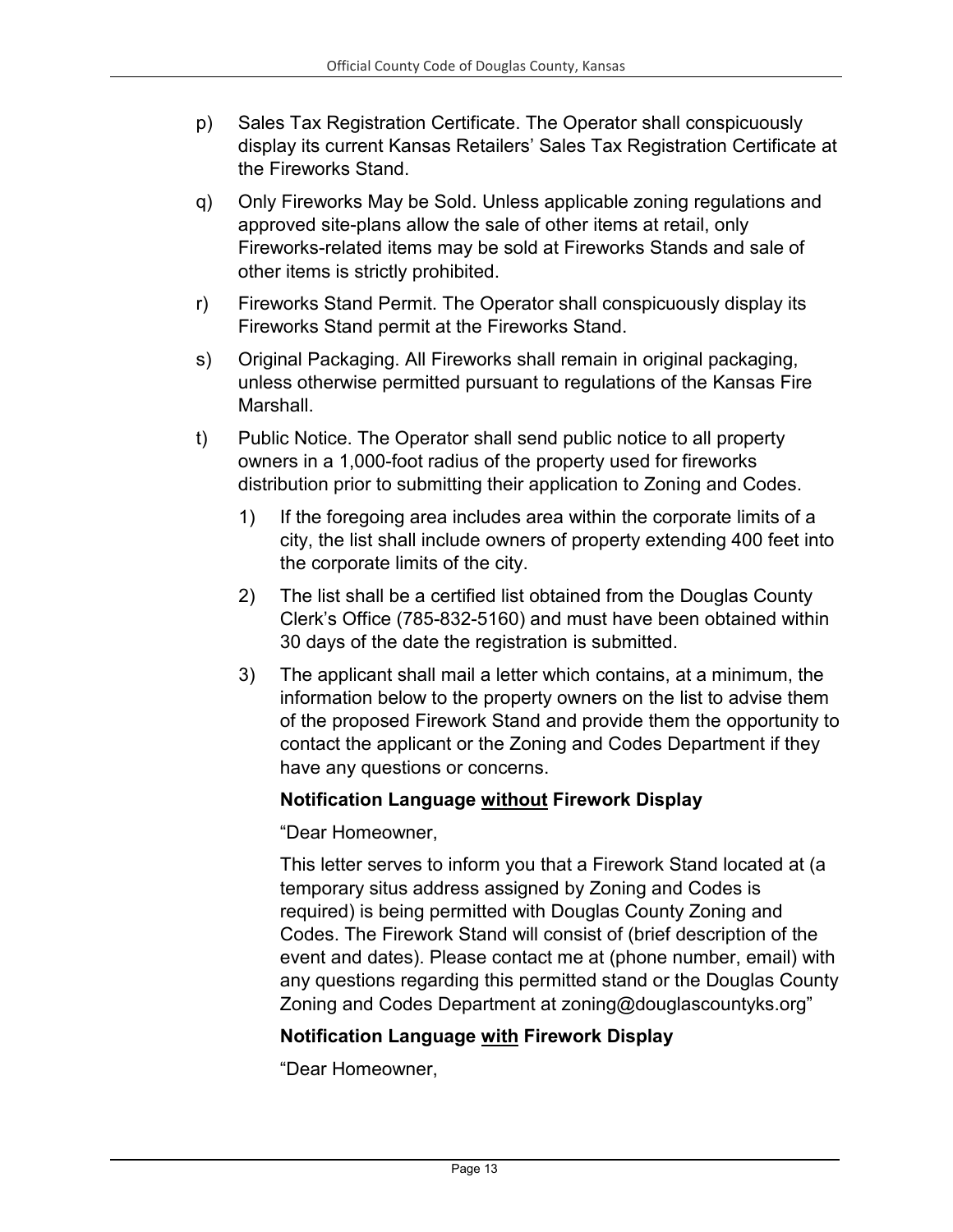This letter serves to inform you that a Firework Stand located at (a temporary situs address assigned by Zoning and Codes is required) is being permitted with Douglas County Zoning and Codes. The Firework Stand will consist of (brief description of the event and dates, Description of discharge time and duration). Please contact me at (phone number, email) with any questions regarding this permitted stand or the Douglas County Zoning and Codes Department at zoning@douglascountyks.org"

- 4) A copy of the letter, the property owner list, and certification of the date the letters were mailed to the address on the list shall be submitted as part of the application. (HR Res. 21-9-2, Sec. 1)
- 6-206 INSPECTIONS OF FIREWORKS STANDS; REVOCATION OF PERMIT. One or more inspections of the proposed site for the Fireworks Stand may be required to ensure compliance with this Article prior to or after issuing the permit. Inspections may be made by any Douglas County law enforcement officer, code enforcement officer, or personnel of any applicable fire department. By submitting any application for a Fireworks Stand permit, the applicant shall be deemed to have consented to all such inspections. If the applicant does not own the subject property, the filing of an application shall be deemed to be a representation by the applicant that the applicant has permission of the owner of the land that that the applicant is authorized to consent to such inspection. Any permit previously issued may be revoked or suspended upon notice to the Operator if the Fireworks Stand is not operating in compliance with the provisions of this Article. Upon revocation or suspension of the permit, the Operator of the Fireworks Stand shall immediately cease sale of all Fireworks until the Fireworks Stand is brought into compliance and the permit is reinstated. (HR Res. 21-9-2, Sec. 1)

## 6-207 VIOLATIONS, ENFORCEMENT AND PENALTIES.

- a) Criminal Penalties. Any Person who violates the provisions of this Article shall be guilty of a misdemeanor, punishable by a fine in an amount not to exceed \$500, confinement in the county jail for a period not to exceed one month, or both.
- b) Initiation of Proceedings. In addition to any other method of initiating a criminal proceeding under applicable law, criminal proceeding may be initiated for violation of any provision of this Article by making an offense report and serving a uniform complaint and notice to appear upon the accused. The offense report may be forwarded to the district attorney for prosecution.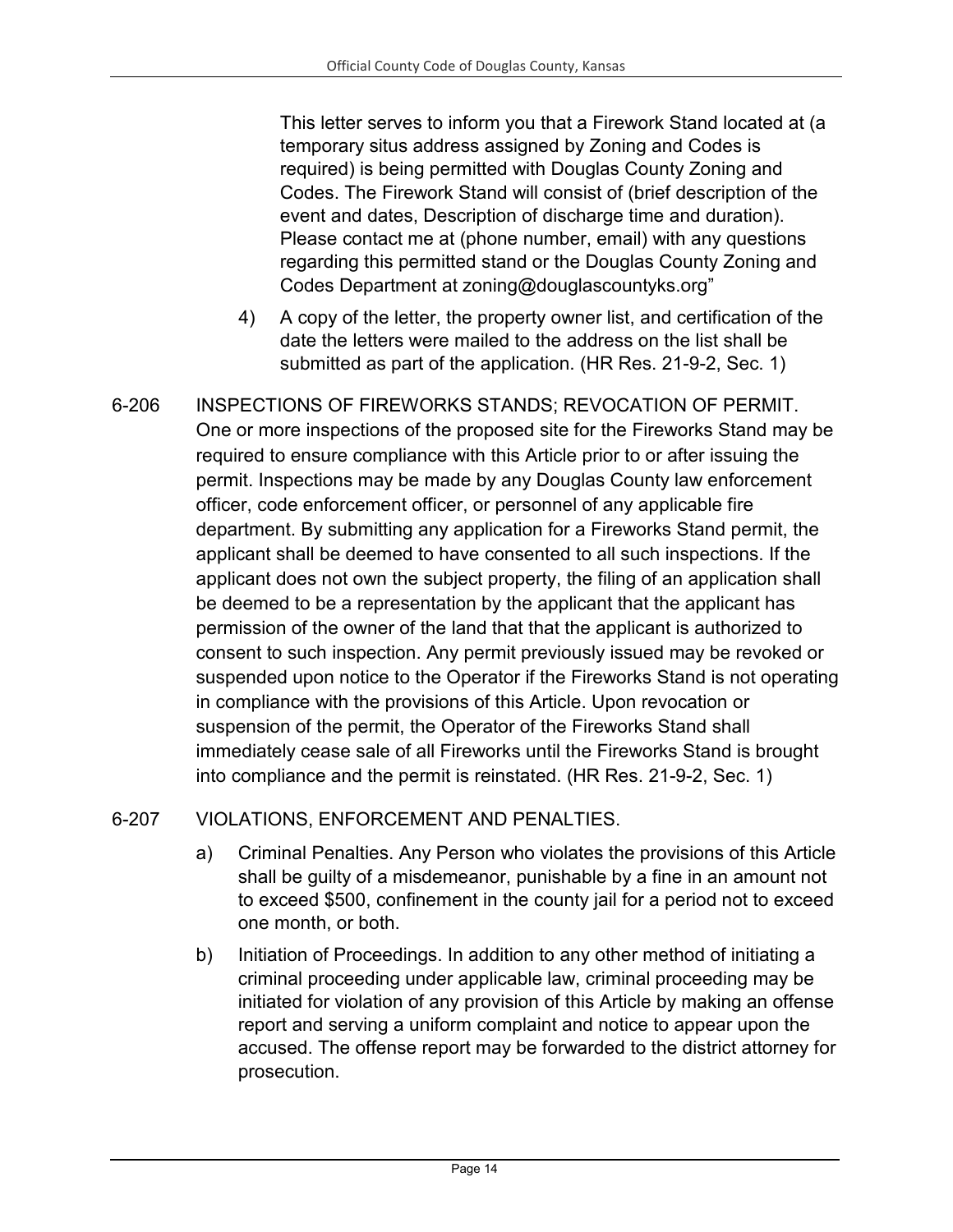- c) Continuing Violation. Each day that any violation occurs shall constitute a separate offense and shall be punishable as a separate violation. Provided, however, that if any person is found guilty of a violation hereunder and it shall appear to the court that the violation complained of is continuing, then in addition to the penalty set forth, the court shall enter such order as it deems appropriate to cause the violation to be abated.
- d) Confiscation of Fireworks. In addition to the other provisions of this Section, whenever a Douglas County law enforcement officer, code enforcement officer, or personnel of any applicable fire department has probable cause to believe that a person possesses Fireworks with intent to violate the provisions of this Article or has violated the provisions of this Article, the law enforcement officer, code enforcement officer or personnel of the applicable fire department may confiscate Fireworks from such person. (HR Res. 21-9-2, Sec. 1)
- 6-208 BURNING BAN. In the event that the Douglas County Board of County Commissioners has declared a burning ban during the 1st, 2nd, 3rd, and 4th days of July in any year, no Fireworks shall be sold or discharged and no Fireworks Stands may be operated on such days. All permit fees for Firework Stands shall be refunded to the permit applicants. (HR Res. 21-9-2, Sec. 1)
- 6-209 PARTIAL INVALIDITY. If any provision of this Article or the application thereof to any person or circumstance is held invalid, the invalidity shall not affect other provisions or applications of this Article which can be given effect without the invalid provision or application, and to this end the provisions of this Article are severable. (HR Res. 21-9-2, Sec. 1)
- 6-210 JURISDICTION. The provisions of this Article shall apply to the unincorporated areas of Douglas County, Kansas. (HR Res. 21-9-2, Sec. 1)

## **ARTICLE 3. FIREWORKS DISPLAYS**

- <span id="page-14-0"></span>6-301 DEFINITIONS. As used in this Article, unless the context clearly indicates otherwise, the following words and terms have the following meanings:
	- a) Fireworks Display means a presentation of fireworks for a public or private gathering on any day of the year; provided, however, that public or private displays of consumer fireworks (class C fireworks), as classified by the U.S. Department of Transportation, during the dates and times permitted in Article 2 shall not be deemed a "Fireworks Display" and shall not be regulated by this Article.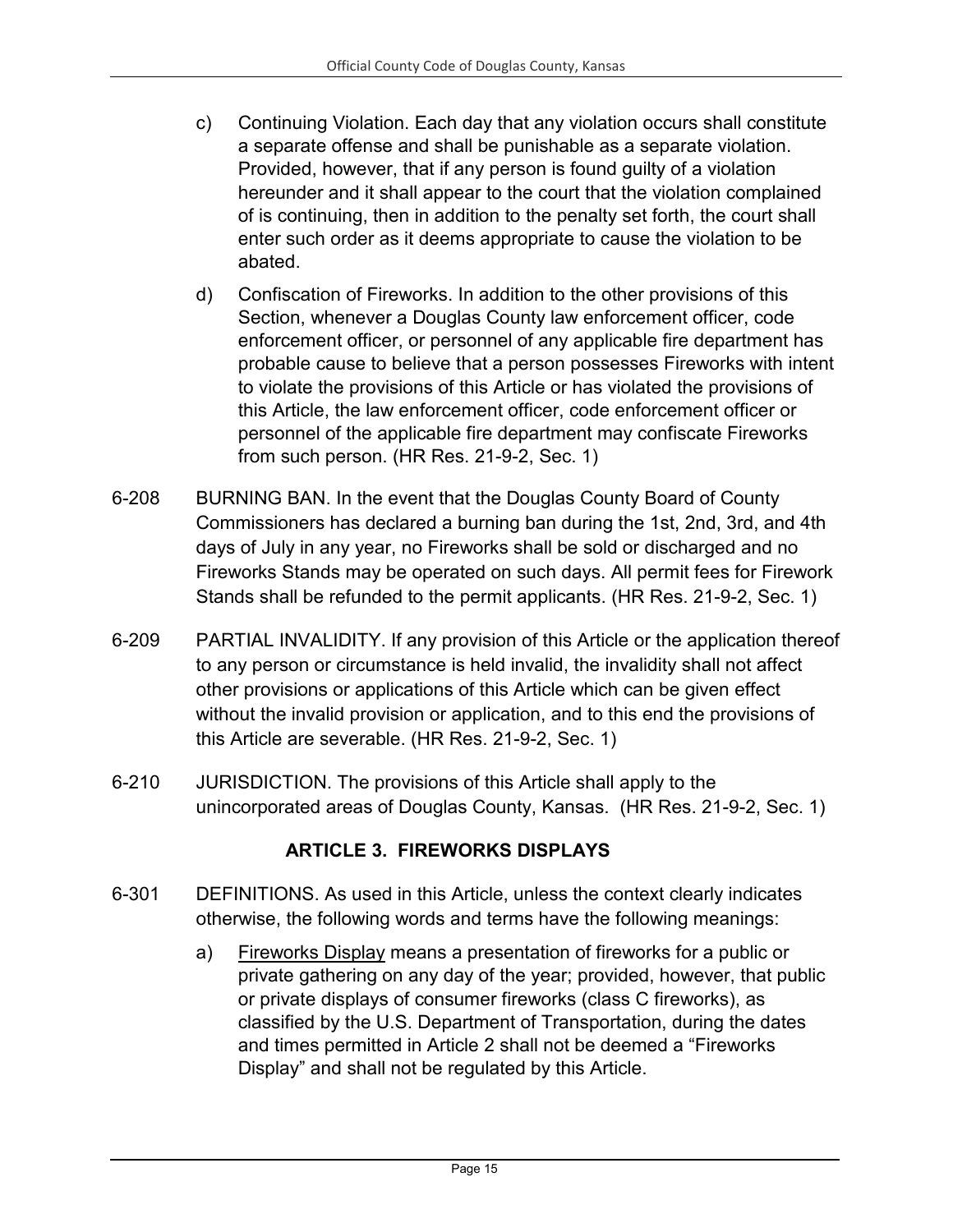- b) Operator means the Person possessing a valid Fireworks Operators license issued by the Kansas Fire Marshal Department and identified as having primary responsibility for the conduct of the Fireworks Display. Operate means an Operator's conducting of a Fireworks Display.
- c) Person means an individual, organizational entity of any type, partnership, church, corporation, limited liability company, trust, association of any type, or any agent, officer, employer, committee, or group of any of the foregoing.
- d) Sponsor means the Person sponsoring the Fireworks Display. (HR 04-7- 2, Sec. 1)
- 6-302 UNLAWFUL ACTS CONCERNING PUBLIC FIREWORKS DISPLAYS. It shall be unlawful for any Person to Sponsor a Fireworks Display or participate in igniting the fireworks in a Fireworks Display unless the Board of County Commissioners has previously issued a permit for the Fireworks Display pursuant to Section 6-304. If a permit has been issued, it shall be unlawful for any Person to Sponsor a Fireworks Display or participate in igniting the fireworks in the Fireworks Display unless done in strict compliance with such permit. (HR 04-7-2, Sec. 1)
- 6-303 REQUIREMENTS FOR FIREWORKS DISPLAYS. To insure that qualified individuals are present to operate the Fireworks Display and to provide adequate safety to the spectators and fire protection for surrounding property, each Fireworks Display shall comply with the following requirements:
	- a) The Operator and assistants shall provide positive picture identification upon request and the Operator shall provide proof of having received a Fireworks Operators license issued by the Kansas Fire Marshal.
	- b) The Operator or the Sponsor shall obtain a permit from the Chief or the Chief's designee of the fire department having jurisdiction prior to performing the Fireworks Display, as required by National Fire Protection Association Pamphlet No. 1123, Code for Fireworks Display, incorporated by reference in K.A.R. 22-1-3.
	- c) The Operator or Sponsor shall demonstrate financial responsibility by providing proof of insurance or by other appropriate means.
	- d) The Operator or the Sponsor shall consult with the Chief or the Chief's designee of the fire department having jurisdiction to determine the level of fire protection required and shall provide adequate fire protection for the display.
	- e) Public access to the discharge site shall not be allowed.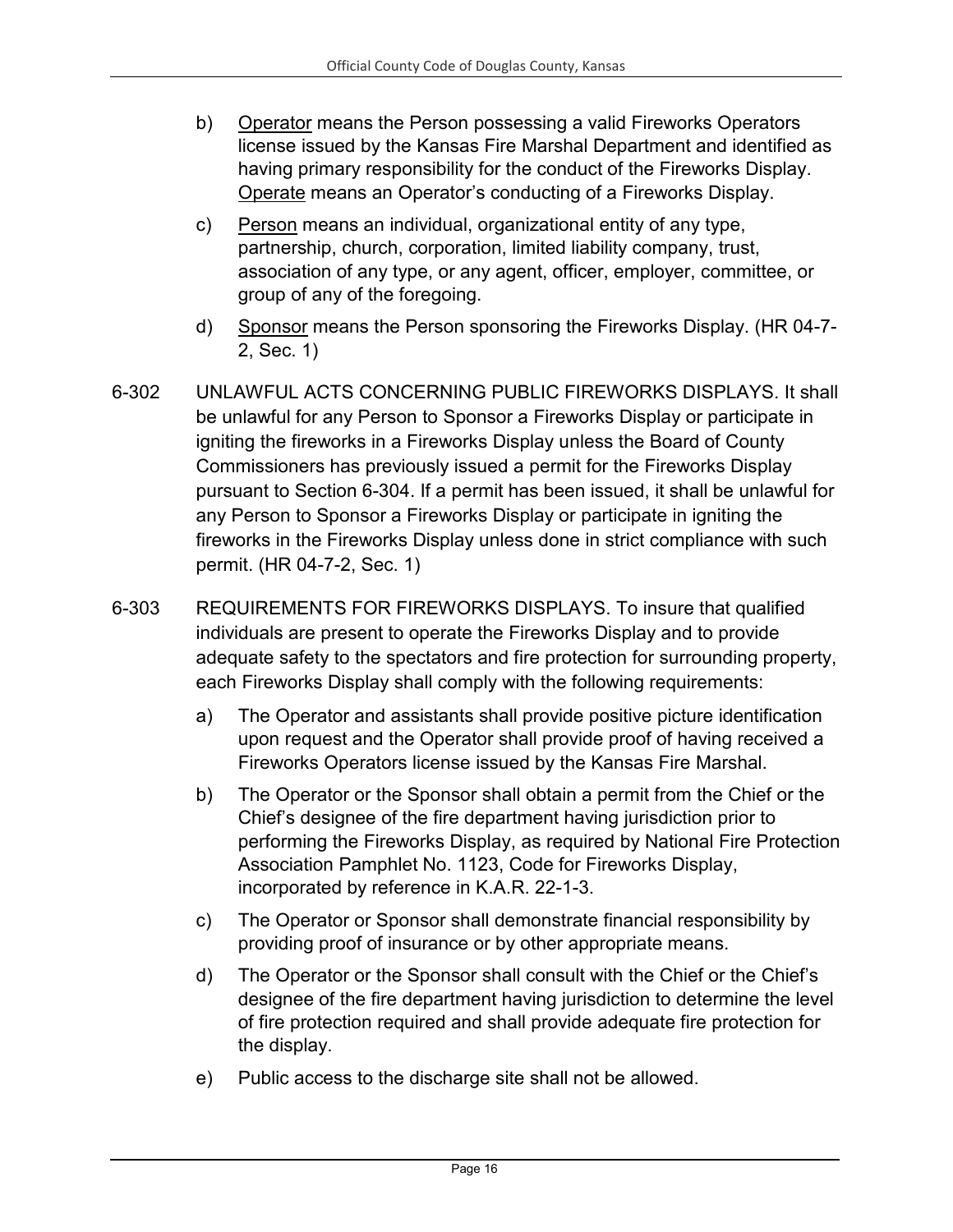- f) The Operator shall have the primary responsibility for safety. The Operator shall ensure that all assistants are fully trained in the proper performance of their assigned tasks and that they are knowledgeable of safety hazards. While the Operator is allowed to actively participate in the firing of fireworks, safety shall be the primary concern.
- g) If high winds, dry vegetation, lack of precipitation, or other adverse weather conditions prevail, such that in the opinion on of the Chief or the Chief's designee of the fire department having jurisdiction or the Operator, a significant safety danger exists, the Fireworks Display shall be postponed until weather conditions improve to an acceptable level.
- h) Operator and assistants shall only use flashlights or electrical lighting for artificial illumination.
- i) No smoking shall be allowed within 50 feet of any area where fireworks or other pyrotechnic materials are present.
- j) No individual shall be allowed in the discharge area while under the influence of alcohol, narcotics, or other drugs that could adversely affect judgment, movement, or stability.
- k) The fallout area shall be a large open area. Spectators, vehicles, or readily combustible materials shall not be located within the fallout area during the display. The area selected for the discharge site, spectatorviewing area, parking area, and the fallout area shall be inspected and approved by the Chief or the Chief's designee of the fire department having jurisdiction.
- l) All Fireworks Displays shall comply with then current regulations and guidelines of the Kansas Fire Marshal, including K.A.R. 22-1-3, which incorporates by reference National Fire Protection Association Pamphlet No. 1123, Code for Fireworks Display. (HR 04-7-2, Sec. 1)
- m) The Operator or the Sponsor shall obtain a permit from the Douglas County Department of Zoning & Codes and comply with any additional requirements imposed in connection with issuance of the permit. Any Person aggrieved by the decision of the Douglas County Department of Zoning & Codes with respect to the denial of any such permit or additional requirements placed upon granting the permit or operation of the Fireworks Display may appeal to the Board of County Commissioners. (HR 07-6-5, Sec. 1)
- 6-304 PERMIT FROM DEPARTMENT OF ZONING & CODES. Notwithstanding the provisions of Section 6-202 of the Douglas County Code (currently prohibiting all fireworks on all days other than July 2, 3, and 4 of each year) as amended, the Douglas County Department of Zoning and Codes may issue permits for a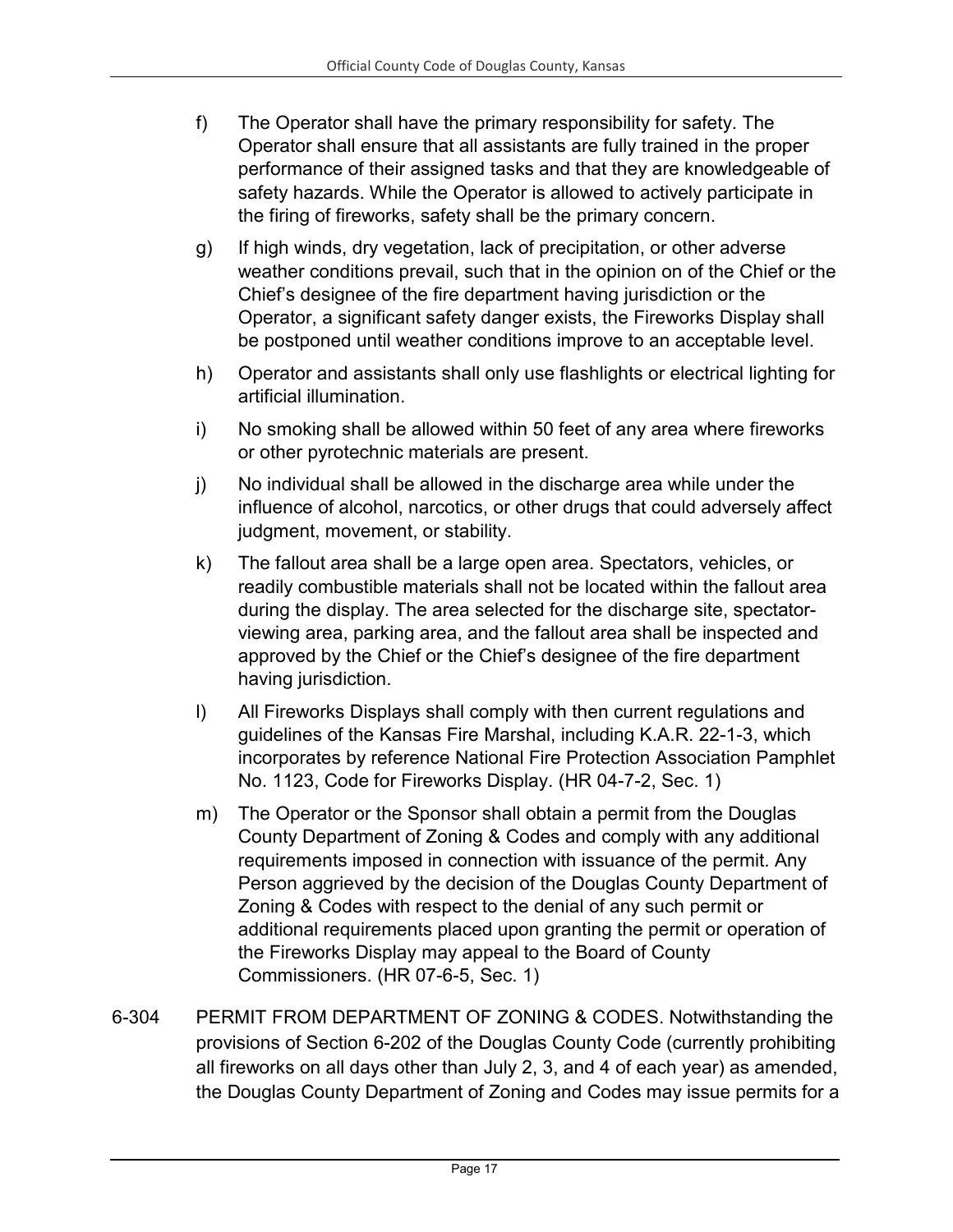Fireworks Display on any day of the year. Any Person who obtains a permit from the Douglas County Department of Zoning & Codes in accordance with this Section may lawfully Sponsor, Operate, conduct, and assist in the operation of a Fireworks Display in accordance the requirements of Section 6- 303 and the provisions of such permit. (HR 07-6-5, Sec. 2)

- 6-305 PERMIT APPLICATION. Applications for a Fireworks Display permit shall be on forms and according to procedures prepared by the Douglas County Department of Zoning & Codes and shall be submitted with a filing fee in an amount set by the Board of County Commissioners from time to time. Applications shall, at a minimum, provide the following information:
	- 1) The name, address, and phone number of the Sponsor of the Fireworks Display;
	- 2) The name, address, and phone number of the Operator of the Fireworks Display;
	- 3) The name, address, and phone number of the supplier of the fireworks to the Operator, if different from the Operator;
	- 4) Evidence of financial responsibility by the Sponsor or Operator of the Fireworks Display in the form of an insurance certificate or other appropriate documentation;
	- 5) The date and time of day at which the Fireworks Display is to be held and, if desired, an alternative date and time in the event the Fireworks Display is postponed;
	- 6) The exact location planned for the Fireworks Display;
	- 7) Evidence that the Kansas Fire Marshal has issued a Fireworks Operator's license to the Operator;
	- 8) The approximate number and kinds of fireworks to be discharged;
	- 9) A diagram of the grounds on which the Fireworks Display is to be held showing the point at which the fireworks are to be discharged, the location of all buildings, highways and any lines of communication, the lines behind which the audience is to be restrained, and the location of other possible overhead obstructions;
	- 10) Evidence that the permit from the Chief or the Chief's designee of the fire department having jurisdiction has issued a permit for the proposed Fireworks Display or an acknowledgement that it is illegal to conduct the proposed Fireworks Display without first obtaining such a permit.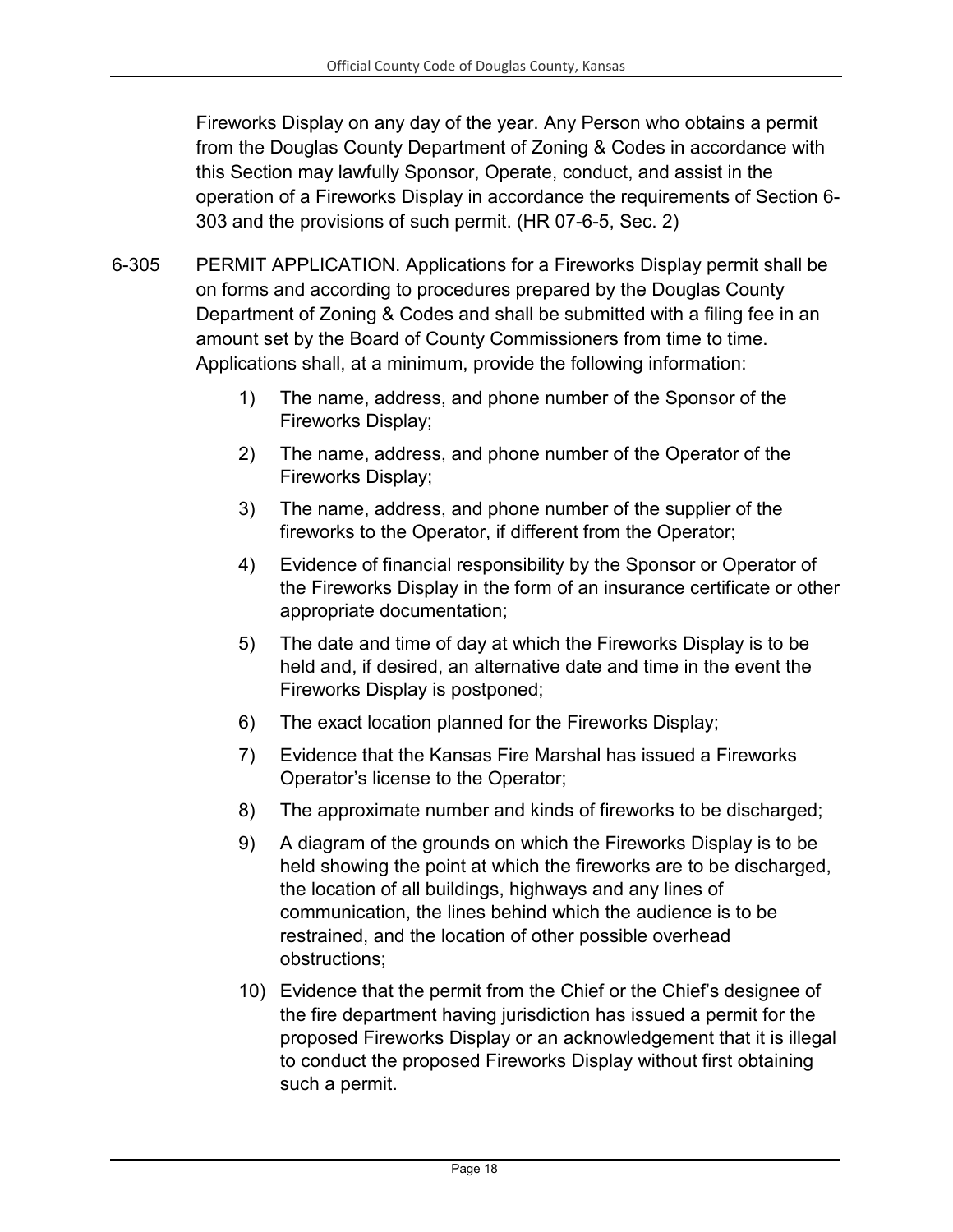If the Fireworks Display only includes consumer fireworks (class C fireworks), as classified by the U.S. Department of Transportation, the Fireworks Display need not have an Operator and the Board of County Commissioners may waive other requirements that it determines unnecessary to adequately protect health, welfare, and property. Unless the Fireworks Display permit states otherwise, the permit shall be deemed to incorporate a requirement that the Fireworks Display be conducted strictly in accordance with the permit application. (HR 04-7-2, Sec. 1)

- 6-306 AUTHORITY HAVING JURISDICTION. For purposes of National Fire Protection Association Pamphlet No. 1123, *Code for Fireworks Display,* which the Kansas Fire Marshal has incorporated by reference at K.A.R. 22-1-3, the "authority having jurisdiction" shall be the Fire Chief or the Fire Chief's designee of the fire department having jurisdiction of the area within which the Fireworks Display is held. (HR 04-7-2, Sec. 1)
- 6-307 CRIMINAL PENALTIES. Any Person who violates the provisions of Section 6- 302 or engages in conduct in violation of the requirements of Section 6-303 shall be guilty of a misdemeanor, punishable by a fine in an amount not to exceed \$500, confinement in the county jail for not to exceed one month, or both. (HR 04-7-2, Sec. 1)
- 6-308 PARTIAL INVALIDITY. If any provision of this Article or the application thereof to any person or circumstance is held invalid, the invalidity shall not affect other provisions or applications of this Article which can be given effect without the invalid provision or application, and to this end the provisions of this Article are severable. (HR 04-7-2, Sec.
- 6-309 JURISDICTION. The provisions of this Article shall apply to the unincorporated areas within Douglas County, Kansas and, in addition, shall apply within the city boundaries of any incorporated city located within Douglas County, Kansas that adopts an ordinance or resolution or takes other formal action consenting to have this Article apply within such city's boundaries. (HR 04-7-2, Sec. 1)
- 6-310 ADVERSE WEATHER CONDITIONS. If high winds, dry vegetation, lack of precipitation, or other adverse weather conditions prevail, such that in the opinion on of the Chief or the Chief's designee of the fire department having jurisdiction or the Operator, a significant safety danger exists, the Fireworks Display shall be postponed until weather conditions improve to an acceptable level. In addition, notwithstanding the issuance of a Fireworks Display permit in accordance with this Article, the Board of County Commissioners may